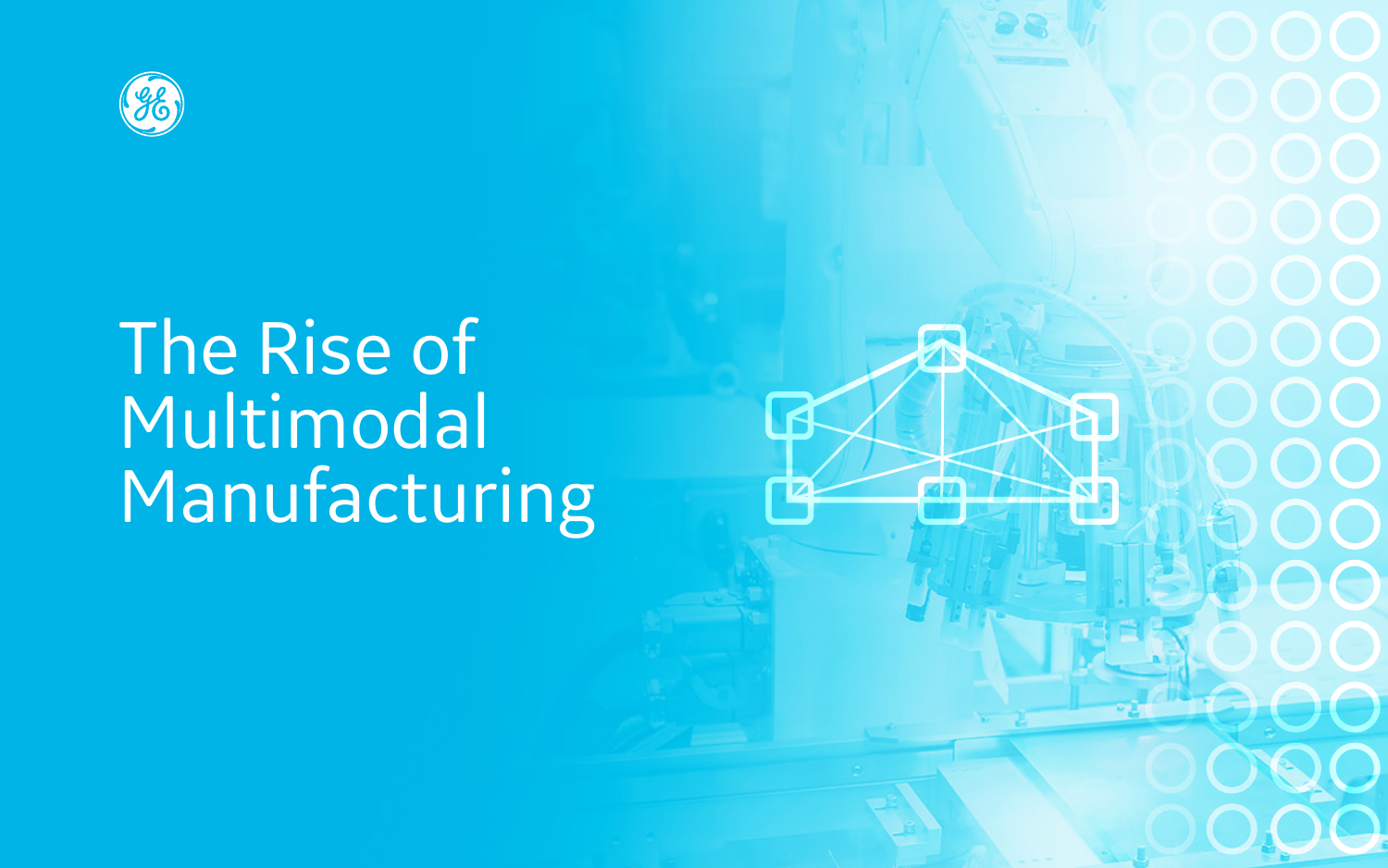## Manufacturing market drivers

The manufacturing industry is always driving for more efficiency. According to a study by IDC, there is an opportunity of \$4.5 trillion in economic value-add across the manufacturing value chain—\$1.1 trillion in the factory itself. To capitalize on this, manufacturers seek to address indicators of such inefficiency, including time-to-market being affected by just-in-time needs and pressure for reducing parts inventory, cost overruns, and machine downtime. Additional problems might include delays or bottlenecks in the rest of the organization because they can't keep up with factory improvements in cycle time and deficiency gaps in the standard languages for modeling production and manufacturing processes.

In today's manufacturing world, complexity is a significant challenge, because it is not uncommon for enterprise organizations to be in more than one business. For example, GE is one of the largest and most diverse manufacturers on the planet, producing everything from airplane engines to wind turbines to CT scanners. Manufacturers need to find the capacity to produce what the market wants, when it wants it, and at increasingly higher quality—even when it means quickly changing lines and entire facilities over to new products.

Today, products can be conceived, developed, and sold over the Internet in a matter of weeks or days, meaning today's manufacturers are already competing on their ability to manufacture to order.



*As a result, there is a movement underway in manufacturing that is profoundly changing the way products are manufactured. Multimodal manufacturing is on the rise, with plants undertaking several types of manufacturing processes in one facility.* 

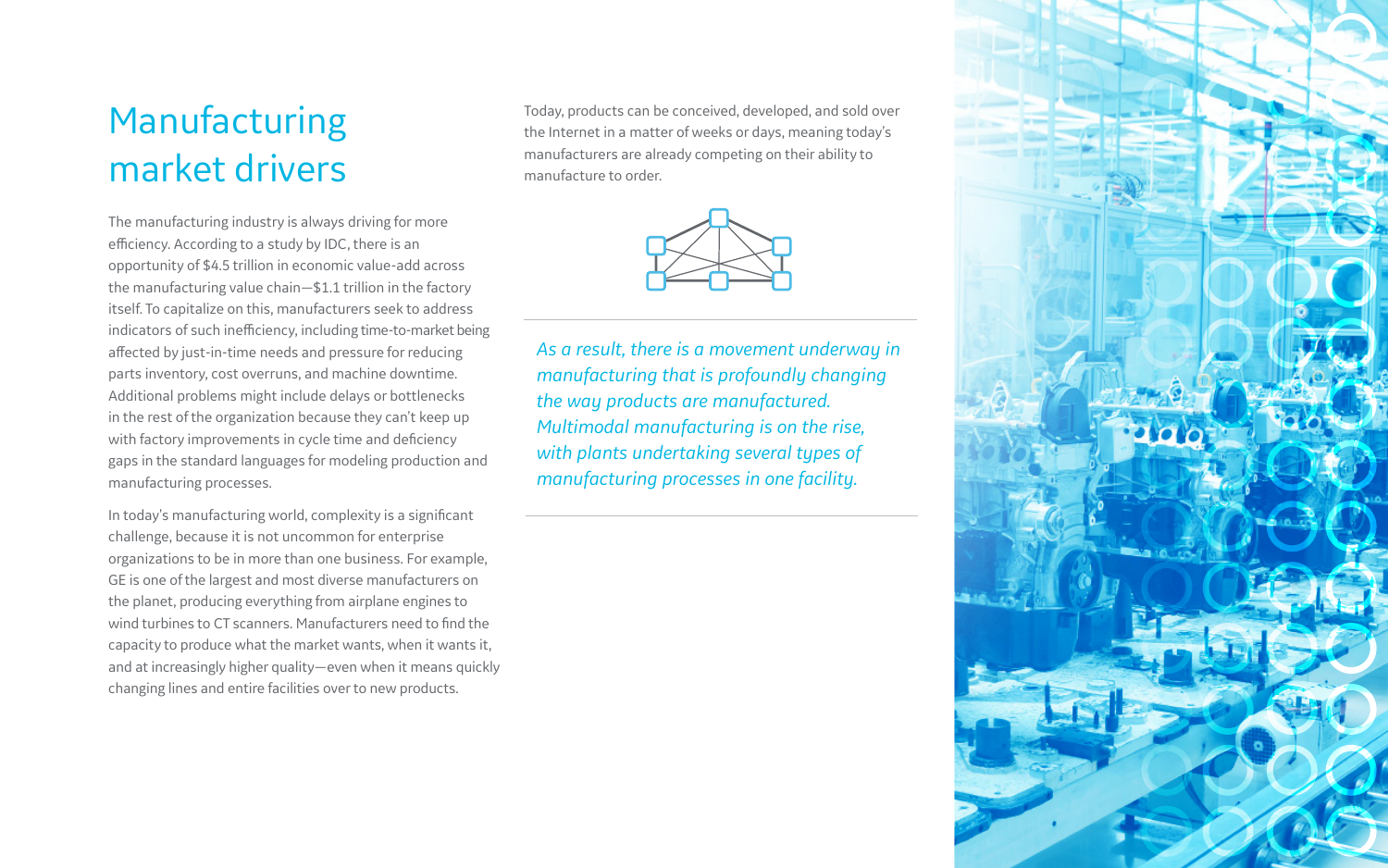# What is multimodal manufacturing?

As defined, multimodal manufacturing refers to plants that are undertaking several types of complex manufacturing processes within the same four walls. For example, food and beverage manufacturers are doing everything from mixing batches, cooking their recipes, and packaging it all under one roof.

While multimodal manufacturing has been more common in process manufacturing, it's not uncommon to see these practices extending to discrete processes as well. GE is leading the way in multimodal manufacturing with its facility at Chakan in Pune that combines manufacturing for six different businesses from power to aviation, and a second in Canada. Both facilities are leveraging GE Digital's portfolio of industrial applications to optimize operational processes and gain equipment efficiency.

A multimodal factory has the capability to produce multiple, diverse products for varied businesses. Pune's factory connects digitally across three major areas of the value chain product engineering, manufacturing, and supply chain operations—to integrate machine data and reduce downtime. The advanced manufacturing plant, which is located near Mumbai in western India, spans 67 acres and includes a 250,000 sq. ft. shop floor that manufactures a variety of products, and can switch to building other products for other industries. This means that GE can adjust its production in line with demand, using the same infrastructure and people in the facility. This helps cut costs, maintain economies of scale, and improve efficiencies.

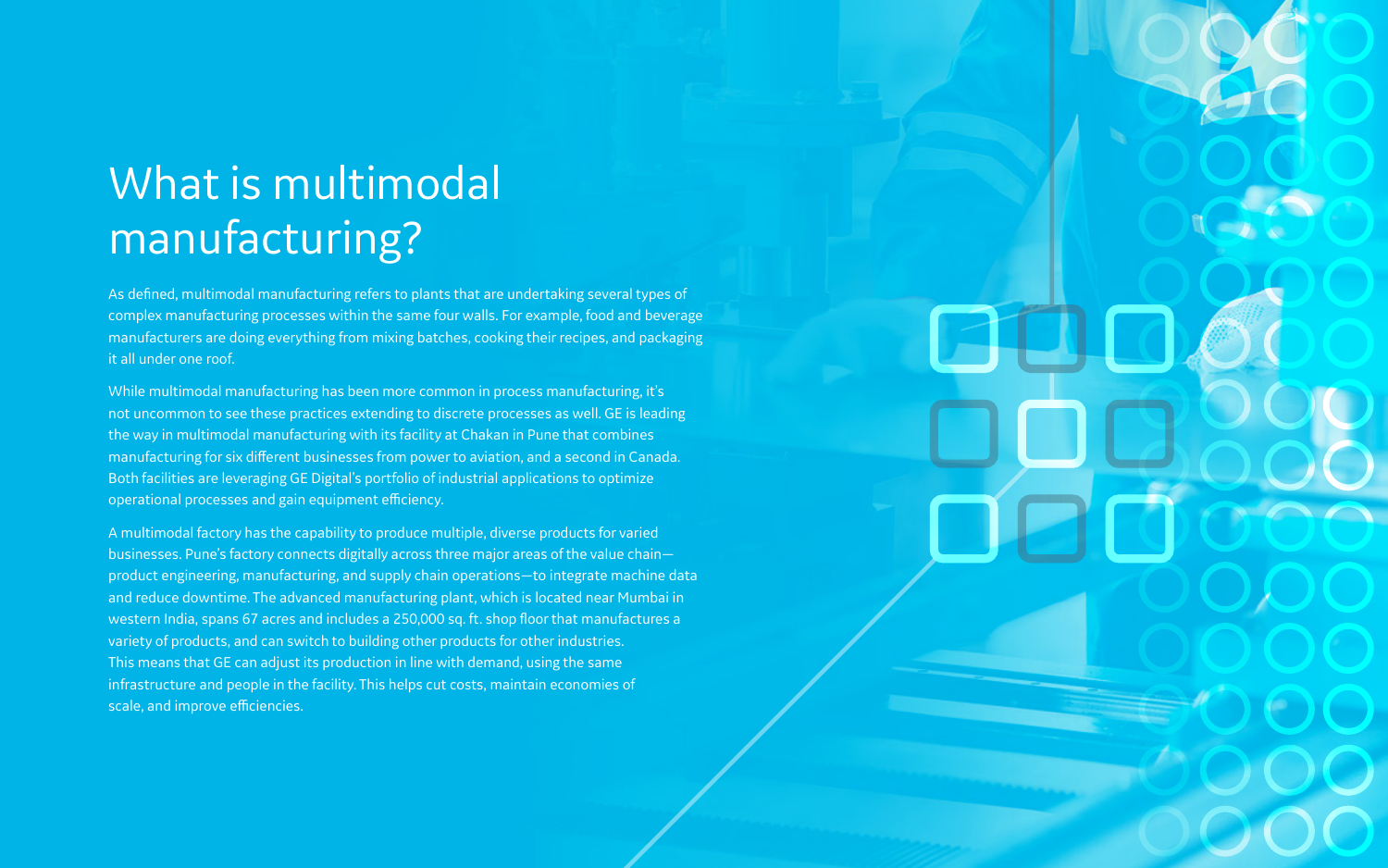Keeping the production line in one facility means that the health of each machine is vitally important to the overall plant production of multiple different products. This drives the need to connect the machines into one visualization and employ more sophisticated approaches, like predictive maintenance to prevent downtime. Predictive maintenance gives maintenance teams the analytics tools to predict possible machine tool failures before they occur.

Today, about 23% of manufacturing plants globally operate as smart factories, according to IDC's recent Manufacturing Insights Information Technology and Operational Technology Integration Survey. But IDC anticipates a drastic shift. 40% of manufacturers have already completed work to integrate information technology and operational technology, and 52% of manufacturers have an ongoing initiative to do so. Within five years, IDC says that more than half of manufacturers will have truly integrated their infrastructure in order to function as a smart factory. These are important building blocks to multimodal factories.



### Implications of multimodal factories

Performing different processes in one facility has implications on technology requirements. It is more streamlined to have one technology for all machines and processes so that the staff only needs to learn one technology and only has to look in one place for process and performance data across the entire shop floor.

No matter what is being manufactured. Due to the varied production processes in a multimodal factory, the technology should be able to handle both discrete and hybrid processes. In the Pune facility mentioned earlier, operators weren't supported with a system to fully notate reasons for machine downtime and had no unified system to access technical information, record production, or view quality data. This was addressed in its transformation to a multimodal facility.

*And a multimodal factory benefits from a holistic view into its production that allows engineers real-time visibility into machine data and manufacturing performance to allow them to optimize labor and machine run time.*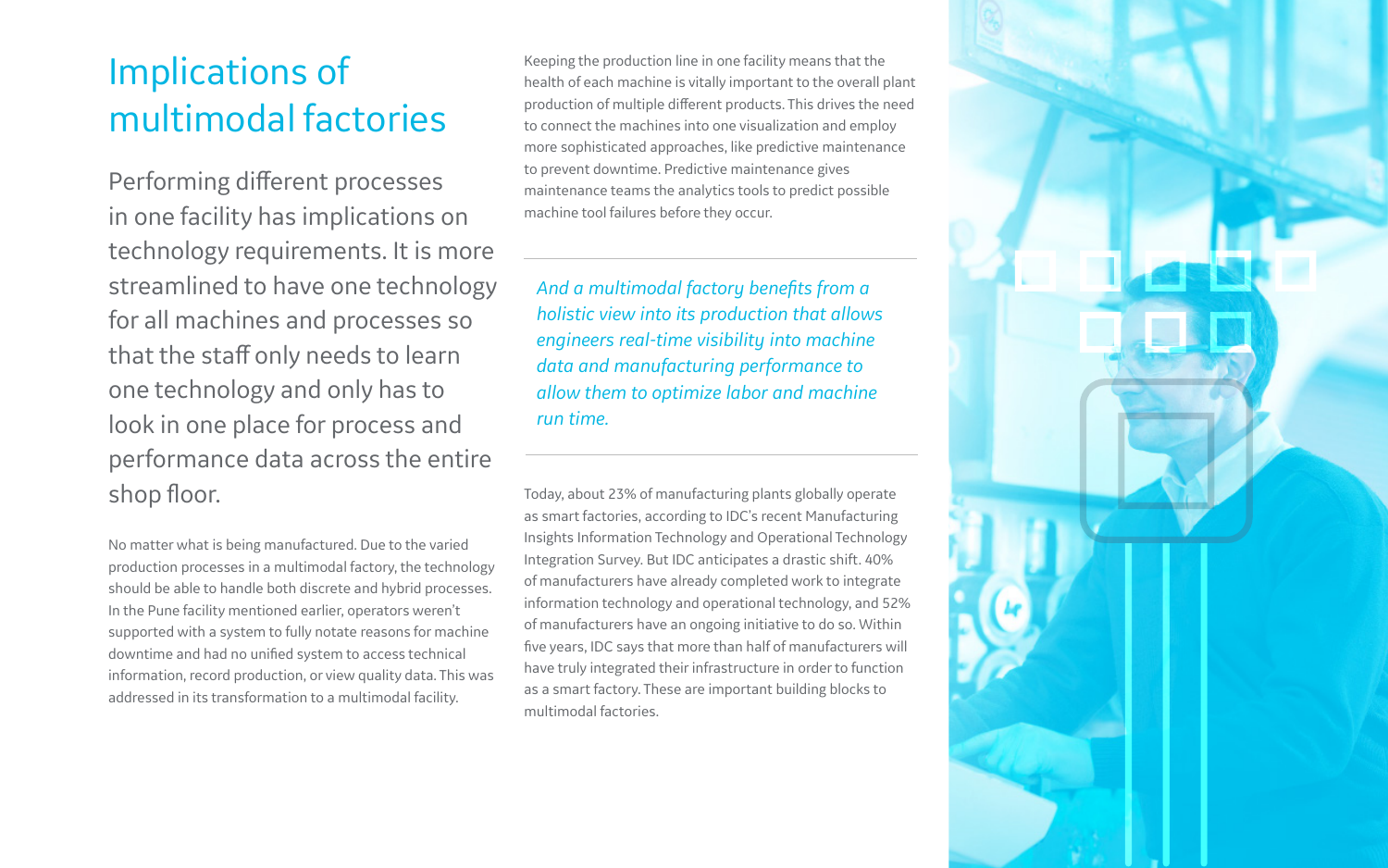# How GE Digital accelerated Pune's digital transformation

After its transformation to a multimodal factory, Pune is now a manufacturing facility that serves six different GE businesses—Power, Aviation, Thermal, Oil and Gas, Renewables and Transportation—and products for these businesses can all be built under its roof. Due to the implementation of GE Digital solutions, the machines and computers within the Pune facility communicate in real-time.

 The transformation involved getting connected to Predix Platform and Predix Manufacturing Execution Systems (Predix MES), including Plant Applications and CIMPLICITY. Engineers connected sensors from 20 computer numeric control (CNC) machines to integrate the machine data and enable visualization of performance across machines on a single screen. This realtime visibility of machine performance enables a lean operation and the reduction of waste. A cross-functional team leverages technology to analyze data and create a plan to reduce machine downtime, enable operators to notate downtime, and allow operators to view 3D work instructions along with facility or record production and quality data.

 Predix Asset Performance Management (Predix APM) is leveraged to monitor how Pune's assets are operating in real-time. This helps operators diagnose the current health conditions of all critical subsystems of a machine and enables a framework of condition-based maintenance when that machine's tag data, in combination with the machines' maintenance history, is modeled using analytics. This allows them to diagnose health conditions, provide predictive maintenance recommendations and identify equipment issues before they occur.

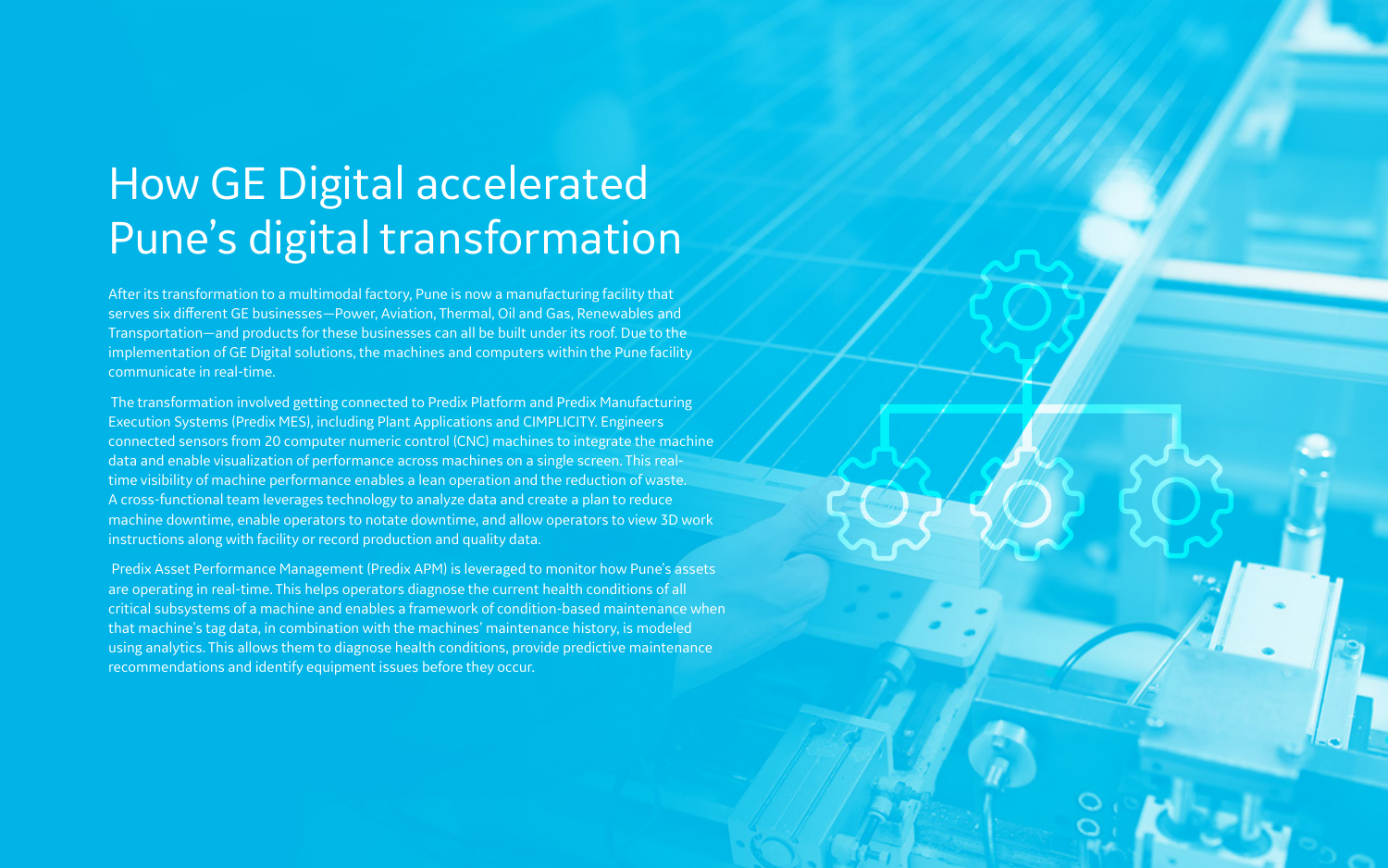As a result of getting connected, the Pune facility now has a single visualization of their integrated machine data as well as a machine downtime notation system for operators, and established a unified user interface to provide technical, production and quality data. This has driven significant gains in effectiveness for the Pune facility.

Pune has experienced \$4 million in cost avoidance for three of their CNCs and a 45% to over 70% increase in overall equipment effectiveness (OEE) across their connected machines. Operating costs per hour are down significantly.

With over 20 machines connected across multiple critical processes and over 150 sensors being tracked real-time, the Pune facility expects a return on investment within 1.2 years of implementation. In addition, they expect a cost savings of \$170,000 in year one from improvements in both mean time between failures (MTBF) improvements and quality rejections due to breakdowns.

#### Brilliant results

**Today, the Pune facility is ready to undertake the next phase of its evolution. As part of this phase, the facility will integrate their ERP, PLM, and MES systems to pull in quality, labor, and supply chain data to provide visibility for labor hours, task time, and work in progress. These aspects of this phase will decrease maintenance costs with perdictive analytics and leverage Predix Platform for advanced analytics.**

# **MULTIMODAL** PUNEINDIA

18% Equipment

76% Operating cost per hour

+3 inventory turns